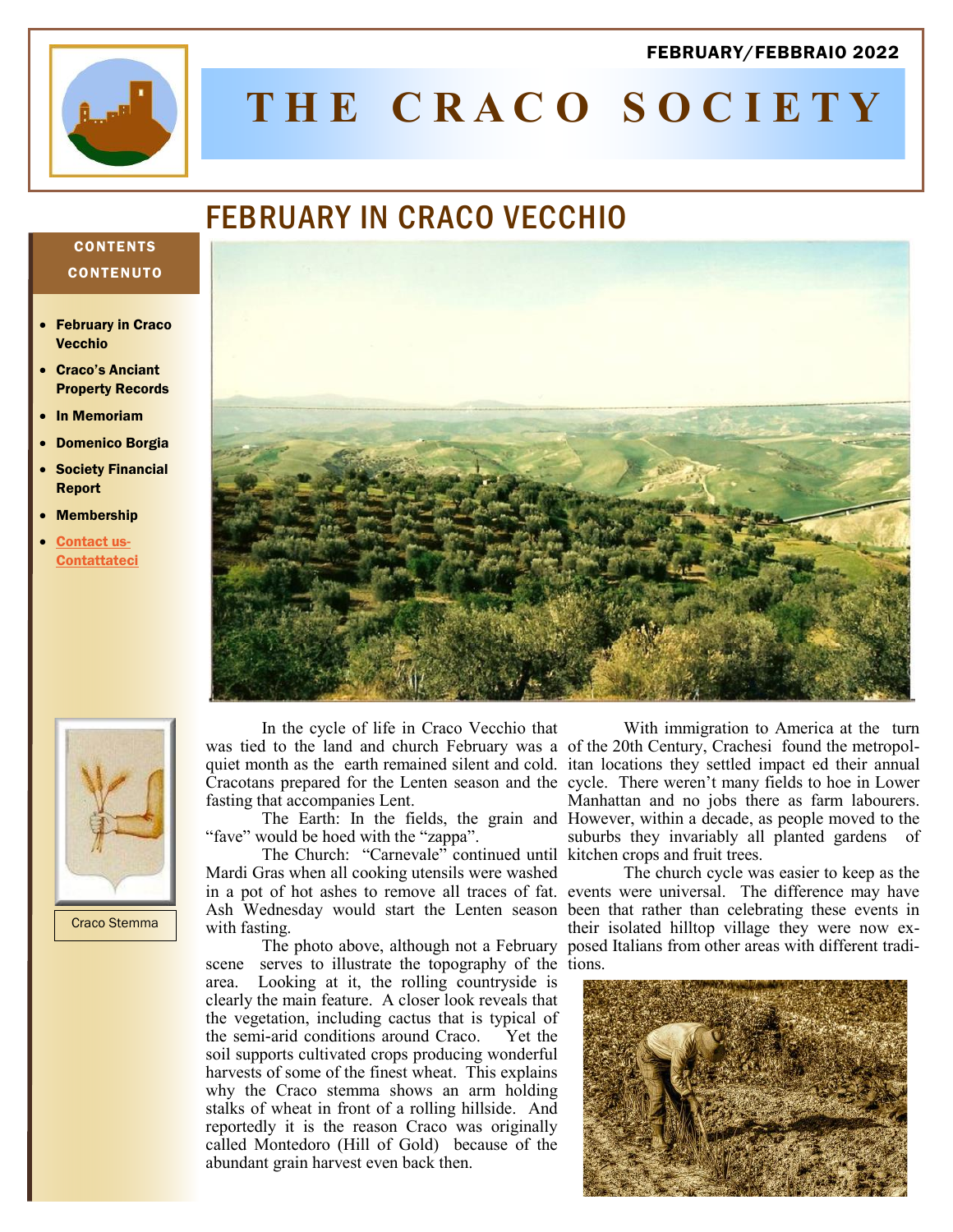# CRACO'S ANCIENT PROPERTY RECORDS

The Society has three property records that are genealogy tools helping to identify individuals in the town during the years the documents were created. They were all presented to the Society during the 2008 visit to the town.

#### **1830 Catasti Onciari**

Although only the first volume of the 1830 Catasti has been indexed by the Society it contains records for the surnames beginning with letters A-M providing 272 images with details about property owners. Additionally, on these records are the names of other individuals inhabiting the town who were involved in transactions with the property owner either from a transfer or rent. In totality there are 705 names of individuals on this segment of the records. Some are duplications representing individuals owning more than one piece of property. The remaining segment from N-Z, although not indexed yet, is available to provide information about property owners with surnames in those letters.

printed columns and headings to record items that

were tabulated in the records. At the top of a page was a handwritten name for the property holder in alphabetical sequence by surname. This heading line also contains the first name and other details to identify the individual. Below that line are preprinted headings that identify the location of the property, describe the property, other tangible assets, and values.

The index is on the Society [GENEALOGY](http://www.thecracosociety.org/1753CracoCatasti.pdf) webpage. Members can access the list of names and request copies or assistance by contacting: **[memberservices@thecracosociety.org](mailto:memberservices@thecracosociety.org)**

#### **1807 Registro Contribuzione Fondiaria**

In the Kingdom of Naples, during the "decade of French" (1806-1815), the state delivered a series of reforms,

| alo lo pala? post?<br>Burle as mores are estates provalentles. |                 |                                              |                                                                         |                                                                           |  |  |                                                                        |           |                  |                |                                  |  |  |  |
|----------------------------------------------------------------|-----------------|----------------------------------------------|-------------------------------------------------------------------------|---------------------------------------------------------------------------|--|--|------------------------------------------------------------------------|-----------|------------------|----------------|----------------------------------|--|--|--|
| NAZIONE<br>$\frac{5}{9}$                                       | OREINE<br>N. D' | NATURA<br>DELLE COLTURE,<br>delle proprietà. | DENOMINAZ.<br>delle<br>P E C<br>o de' luoghi<br>in cui<br>sono situate. | <b>ESTENSION</b><br>$4.5$<br>$x^4$<br>45<br>Classe.<br>Classe.<br>Classe. |  |  | <b><i>RENOITA MATTA</i></b><br>Colonna Colonna<br><b>di</b><br>carico. | discarico | <b>SILANCIO.</b> | 탈음<br>EEE<br>분 | MOTIVI<br>FI GARICO Q DIIGARICO, |  |  |  |
|                                                                |                 | 248 Xidat                                    | Laur                                                                    |                                                                           |  |  | 2.06                                                                   |           |                  |                |                                  |  |  |  |



The document is in ledger form with pre- roads and churches in the town, is fully described on the [Society website.](http://www.thecracosociety.org/MapofCraco1807.htm) 1807 Map of Craco - The map shown above is from the 1807 Registro Contribuzione Fondiaria. This beautiful watercolor on parchment, showing the main

> including tax reform. Laws abolished the many old and cumbersome contributions replacing them with a single land tax. In order to apply the new legislation a first register of land records of contributions were written by special enforcement officers.

> The Craco 1807 Registro Contribuzione Fondiaria represents this instrument and is divided into six geographical sections for the town. Property owners are listed in each area they owned taxable property.

> Though not indexed these records are available to members and can be researched on request by contacting: **[memberservices@thecracosociety.org](mailto:memberservices@thecracosociety.org)**

#### **1753 Catasti Onciari**

Copies of the records for any of the 1263 names listed in the indexed file of this oldest of the public property records is available to members. To access the index go to the Society's [GENEALO-](http://www.thecracosociety.org/1753CracoCatasti.pdf)[GY](http://www.thecracosociety.org/1753CracoCatasti.pdf) webpage.

1830 Catasti Record - shown left is an example of a record for Pasquale LoCaso, illustrating the heading and tabulated columns identifying the individual and information about him; a shepherd (pastore), a small land owner (piccolo), residing in the Santa Lucia section of town.

# IN MEMORIAM



# *With Our Ancestors Angelo Grossi*

# *January 29, 1946 - January 7, 2022*

It is with great sadness that we announce the passing of Angelo Grossi one of our Founding Members.

Angelo was born in Craco on January 27, 1946. He and his wife Caterina attended the Society's events and meetings regularly. Besides impacting his family, Angelos's passing is a ringero was some in structure on standar<br>ty's events and meetings regularly.<br>great loss to all of us in the Society.

His kind smile and warm personality will be missed by us whenever we gather.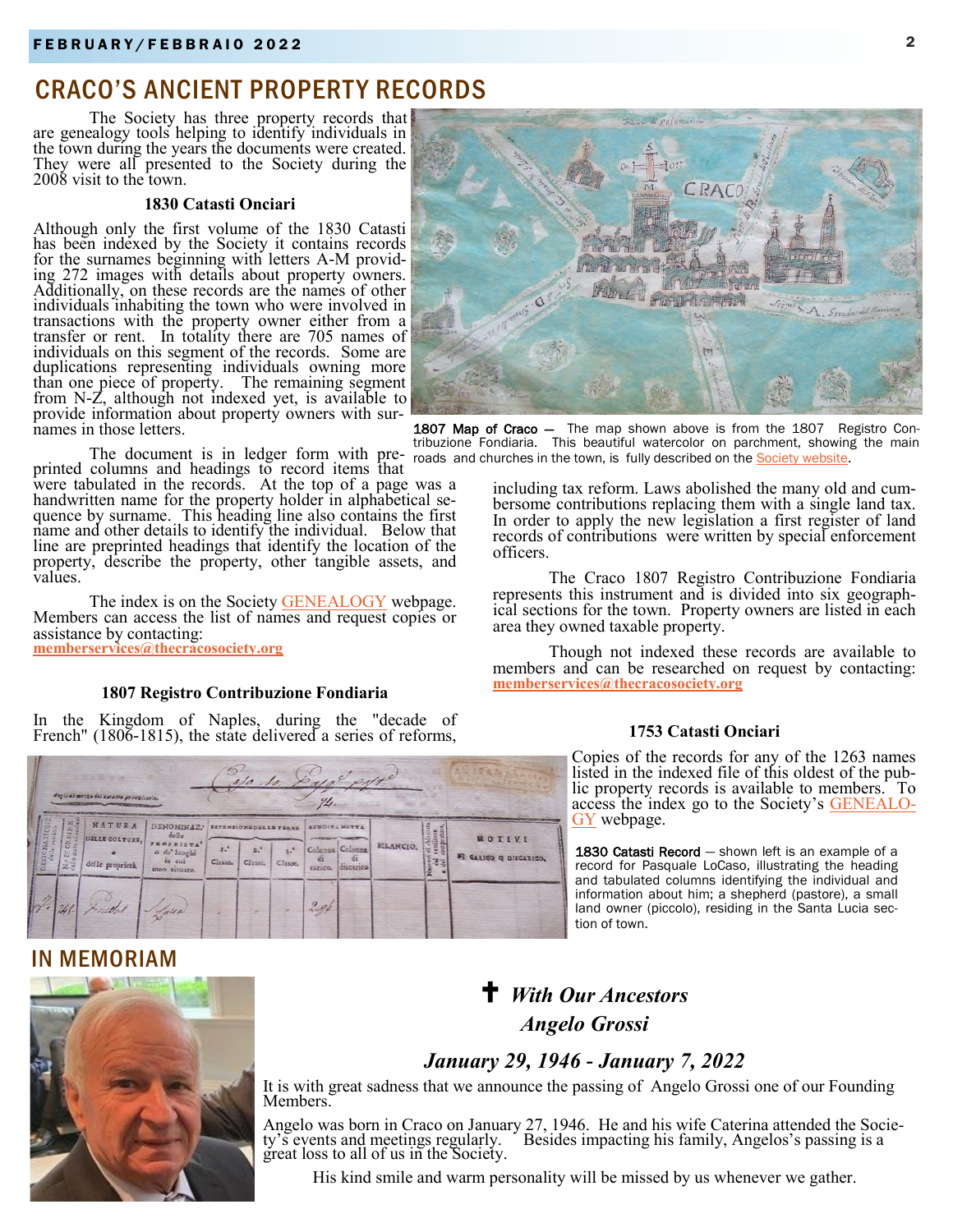# 3 F E B R U A R Y / F E B B R A I O 2 0 2 2

# DOMENICO BORGIA—SCULPTING OUR HISTORY



**Domenico Borgia, 1906**

Janice Carapellucci, a commercial artist and author, who has been following the story of a relative, the noted artist **Donatus Bongiorno**, provided us with additional information about the history of The Shrine Church of the Most Precious Blood.

Carapellucci, is working on a new book, tentatively titled, "Art in the Church" hoping to publish it in 2022. Included in the material are sections about Saint Joachim Church, Roosevelt Street, and St. Joseph's (San Giuseppe) Church along with the Most Precious Blood Church.

During the research she uncovered the story of [Do](https://donatusbuongiorno.com/update-domenico-borgia-architect-successful-marble-trades-construction-entrepreneur/)[menico Borgia](https://donatusbuongiorno.com/update-domenico-borgia-architect-successful-marble-trades-construction-entrepreneur/) and posted it on the website she maintains.

Janice describes Borgia as, "*Design-build architect and sculptor Domenico Borgia ran a highly successful family business providing a specific item—works in marble—to the construction trades in New York City circa 1900, perhaps working primarily with Italian speaking clients: priests buying altars for churches, undertakers needing head stones and mausoleums, general contractors needing showpiece marble fixtures, such as elaborate staircases.*

*Like mural painter Donatus Buongiorno (though exponentially more successful, financially), he was another educated, technically skilled Italian American business man who was trained in Italy before migrating and had a successful career in the U.S., though possibly invisible to the general populace, because he often worked in non-Englishspeaking U.S. communities, probably in his native Italian language.*"

His connection to our history is through the Most Precious Blood Church. Janice's blog explains, "*In 1903– 1904, Borgia provided a collection of marble fixtures for Most Precious Blood Church on Baxter Street in New York City for \$5,750.00 (all extant): a marble altar with multiple steps and columns, crowned with a freestanding Crucifixion sculpture on top, and with a bas relief Last Supper sculpture on the front face of its base, decorative mosaic patterns overall, and a supporting brick work foundation in the base-*



Altar, Shrine Church of the Most Precious Blood, New York, New York. Photograph ©2017 William Russo, all rights reserved.

*ment below. Also in the sanctuary are a communion rail and patterned floor of similar designs, most likely by Borgia, though not articulated in his contract with the church. Now removed, in the past there was a sculpted pulpit which was presumably provided by Borgia.*"

Janice also suspects that Borgia was responsible for the altar at St. Joseph's Church (now closed) because of the use of multiple colors of marble, 3-tower design, sculpted figures, and mosaic insets which characterized his style. Although she has not been able to document that it is interesting hat Borgia was involved in building the churches that were to house our statue and relic of San Vincenzo Martire di Craco.

As she is finishing off the research on the forthcoming book she invites anyone who has information, photographs, or stories about the churches or their construction to contact her. Janice can be reached through her [website](https://donatusbuongiorno.com/contact/) or by [email.](mailto:janice@feetonthegroundnyc.com%20%3cjanice@feetonthegroundnyc.com%3e;)

## NEW MEMBERS

Michael (LoSinno/Colabella) Curtotti—Narrabundah, Australia Gerald Lepis—Jersey City, NJ Sally (Guariglia) Oberly—Honolulu, Hawaii